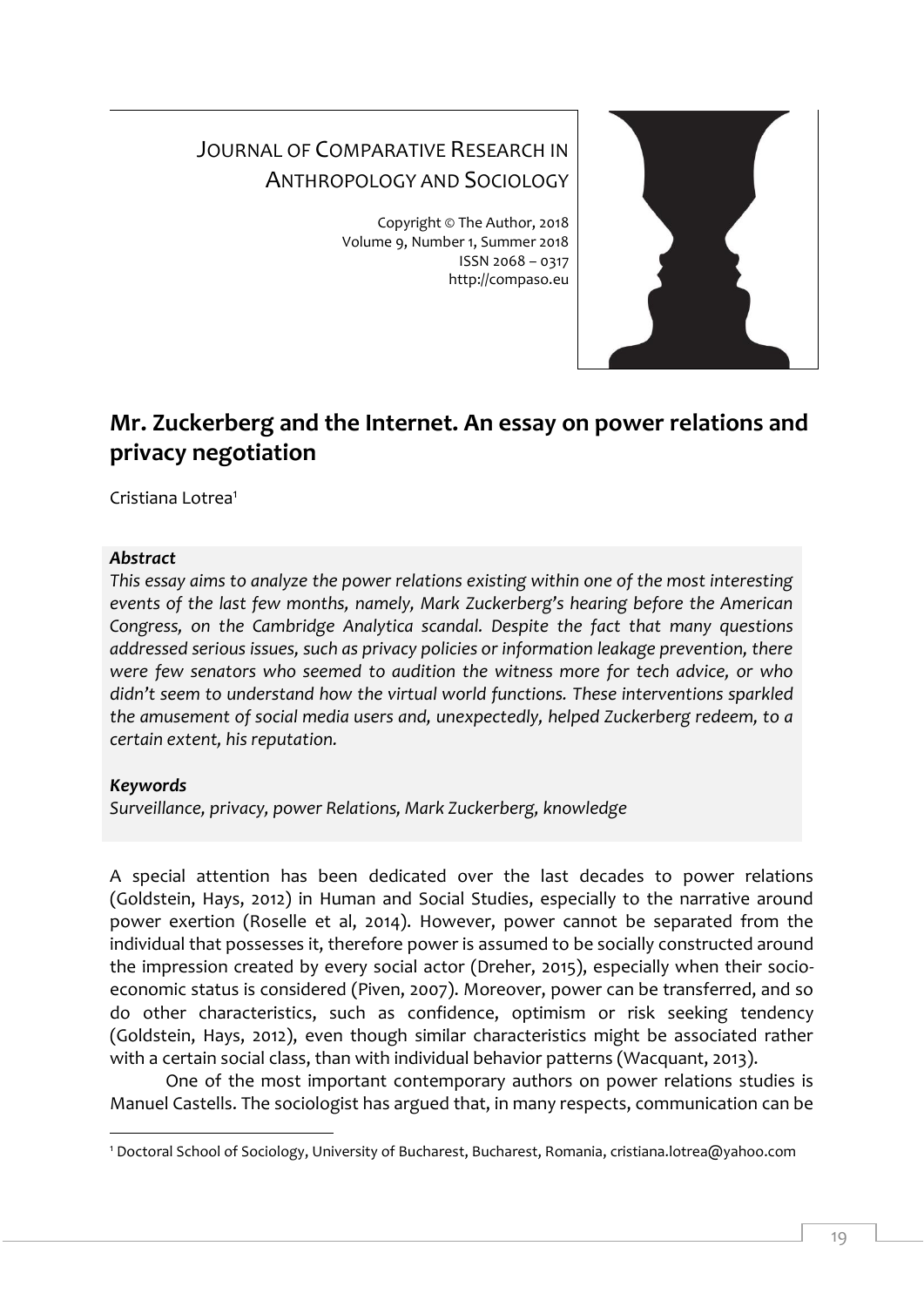considered one of the factors that influence social dynamics, considering the fact that its power can shape beliefs, representations and behavior (Castells, 2009) through agenda setting and its framing (Grindstaff, 2011).

Whether this idea is grounded in P. Bourdieu's assumption that each social class determines a specific set of actions and tastes, therefore creating a distinction among individuals, or he may have elaborated this statement when observing how fast technology develops and its effect on communication, his theory's truthfulness has been recently unintentionally highlighted:

As the senator continued to interrogate the witness, the audience became more and more feverish. The witness was trying to refrain himself from smiling, but he could just not pass this opportunity. For weeks, he has been "hunted" and "harassed" by media to answer all kinds of questions about the information leakage scandal, and now, so unexpectedly, he gets this unique opportunity to show, once again, his honest intentions, skills, and to redeem his reputation. All he had to do was to let his interrogator speak. As the latter spoke, it became more and more obvious that he barely had a clue about how the virtual world works, to the astonishment and (somehow) embarrassment of the other senators. Normally, this should not be a problem; there are millions of individuals who don't know such information, and the world continues to effectively function. However, the interrogator was nothing less but a senator, member of a lawmakers committee, entitled to regulate technology, its use, and its consumption.

But to make things clearer, let's rewind to the moment this scandal erupted. It is not a secret that (skilled, may we add) knowledge is power. The more information agencies have about people, the more effective they can become. But one of the biggest problems is posed by the data gathering itself. There are many possibilities of gathering data, each of them having pros and cons. Censuses, for example, are pretty accurate, but they are expensive and conducted approximately once in a decade, not to mention individuals' possible reluctance to offer so many information about their beliefs, income or intimate context. On the other hand, about half of the global population uses the internet (Internet World Stats, 2018). Getting information about people should be easier this way, because these individuals knowingly access the internet and become active parts of some online groups or communities. But collecting data may become problematic only when ethical aspects are omitted.

In 2014, Cambridge Analytica, a company specialized in data mining, hired Alexandr Kogan to gather information about American voters. The American presidential campaign was about to begin only two years from that moment, therefore strategies needed to be elaborated quickly. The best way Kogan (or, maybe, his employers from Cambridge Analytica) thought to collect data was via Facebook. Just like other platforms, Facebook allows external developers to connect various applications to the main platform. In social sciences, the statistical program "R" works similarly to the way mentioned above: there is a common "canvas" that researchers use for their studies, but there is also the possibility that these researchers develop packages and attach them to the main program.

This is exactly what Kogan did. He created an app called "This is Your Digital Life" (Nicholas Confessore, 2018) and asked Facebook users to download and use this app, in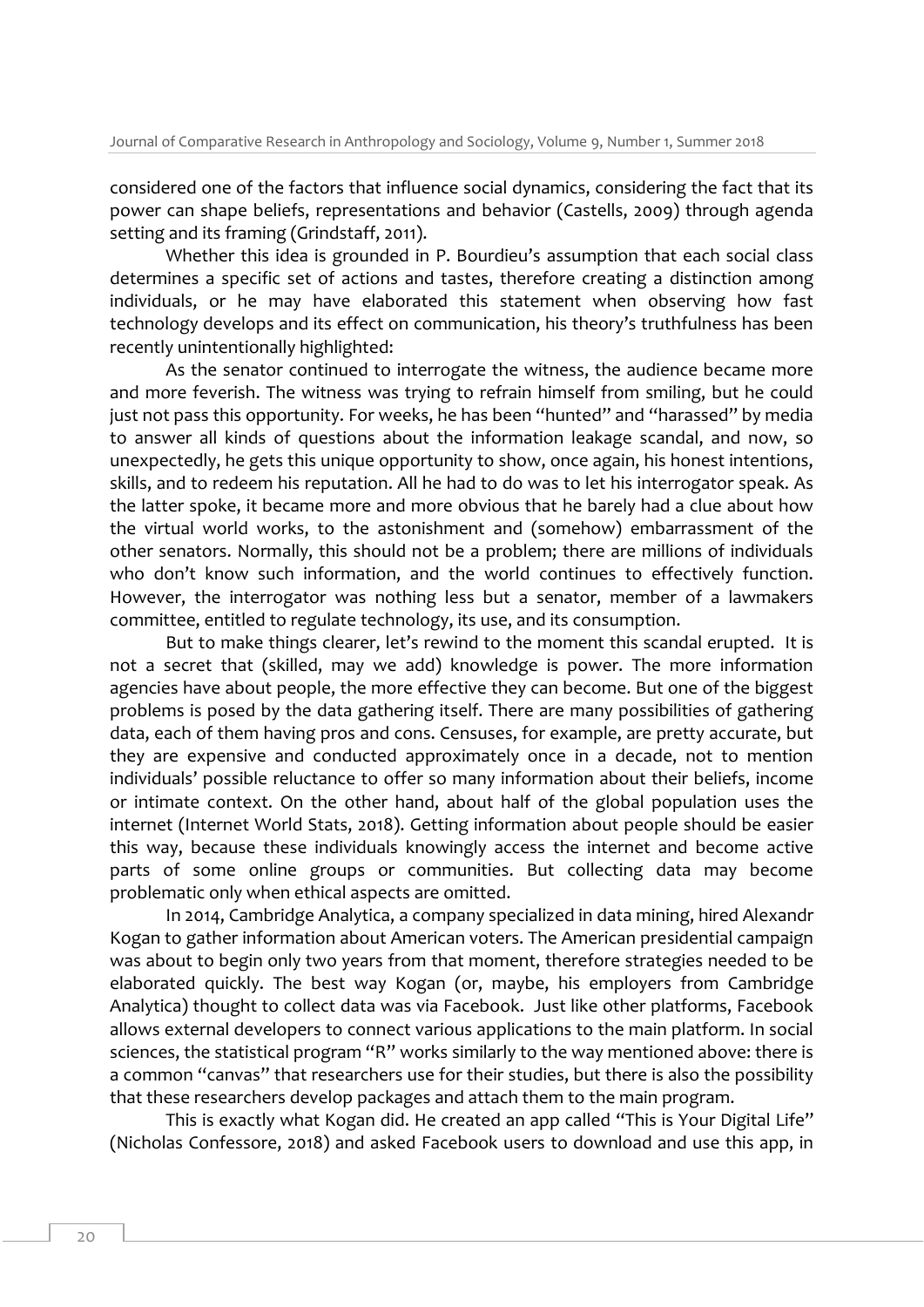exchange of small amounts of money. Instead of gathering the 300,000 responses that he was supposed to obtain, Kogan came into possession of information about not less than 87 million Facebook users. The next thing he did was to hand the data over to Cambridge Analytica, even though he initially mentioned that all of the data collected will only serve for scientific purposes. However, a 2018 investigation (idem, 2018) revealed the fact that there might be a connection between the information leakage and the major geopolitical events of the past years, especially President Trump's election.

In order to shed some light upon the situation, Mark Zuckerberg, one of the cofounders of Facebook, was invited to testify before the American Congress. The hearing, lasting two days, was broadcasted on every channel, and somehow ironically, on Facebook as well. The senators interviewed him about privacy policies and how was it possible that information belonging to 87 million users were improperly collected. Zuckerberg claimed they knew about this situation right after the leakage happened, and asked Kogan to delete the information that he wrongfully shared with an unauthorized third-party. Kogan accepted the terms, but never deleted the data.

However, somebody may wonder what's so interesting about this topic. After all, such information leakage may happen every day. This is true, but the most fascinating aspect of this hearing is not the topic itself, but the dynamics of power relation existing in the dialogue between the witness and the senators.

To begin with, the charges were some of the most severe: "Today's hearing is extraordinary. It's extraordinary to hold a joint committee hearing. It's even more extraordinary to have a single CEO testify before nearly half of the United States Senate. But then, Facebook is pretty extraordinary. More than 2 billion people use Facebook every month. 1.4 billion people use it every day; more than the population of any country on Earth except China, and more than four times the population of the United States […] In many respects, Facebook's incredible reach is why we're here today. We're here because of what you, Mr. Zuckerberg, have described as a breach of trust. A quiz app used by approximately 300,000 people led to information about 87 million Facebook users being obtained by the company Cambridge Analytica. There are plenty of questions about the behavior of Cambridge Analytica and we expect to hold a future hearing on Cambridge and similar firms. But as you've said, this is not likely to be an isolated incident; a fact demonstrated by Facebook's suspension of another firm just this past weekend"<sup>2</sup> said sen. John Thune.

However, Zuckerberg's tendency wasn't to deny the guilt, but to admit, accept and apologize. To a certain extent, he said what the senators would have chalked up

<sup>-</sup> <sup>2</sup> All of the quotations mentioned in the present article represent the transcripts posted by the Washington Post journalists. The transcripts are available at: https://www.washingtonpost.com/news/the-

switch/wp/2018/04/10/transcript-of-mark-zuckerbergs-senate-hearing/?utm\_term=.d1829b02660b and https://www.washingtonpost.com/news/the-switch/wp/2018/04/11/transcript-of-zuckerbergs-appearancebefore-house-committee/?utm\_term=.b015213f4f7e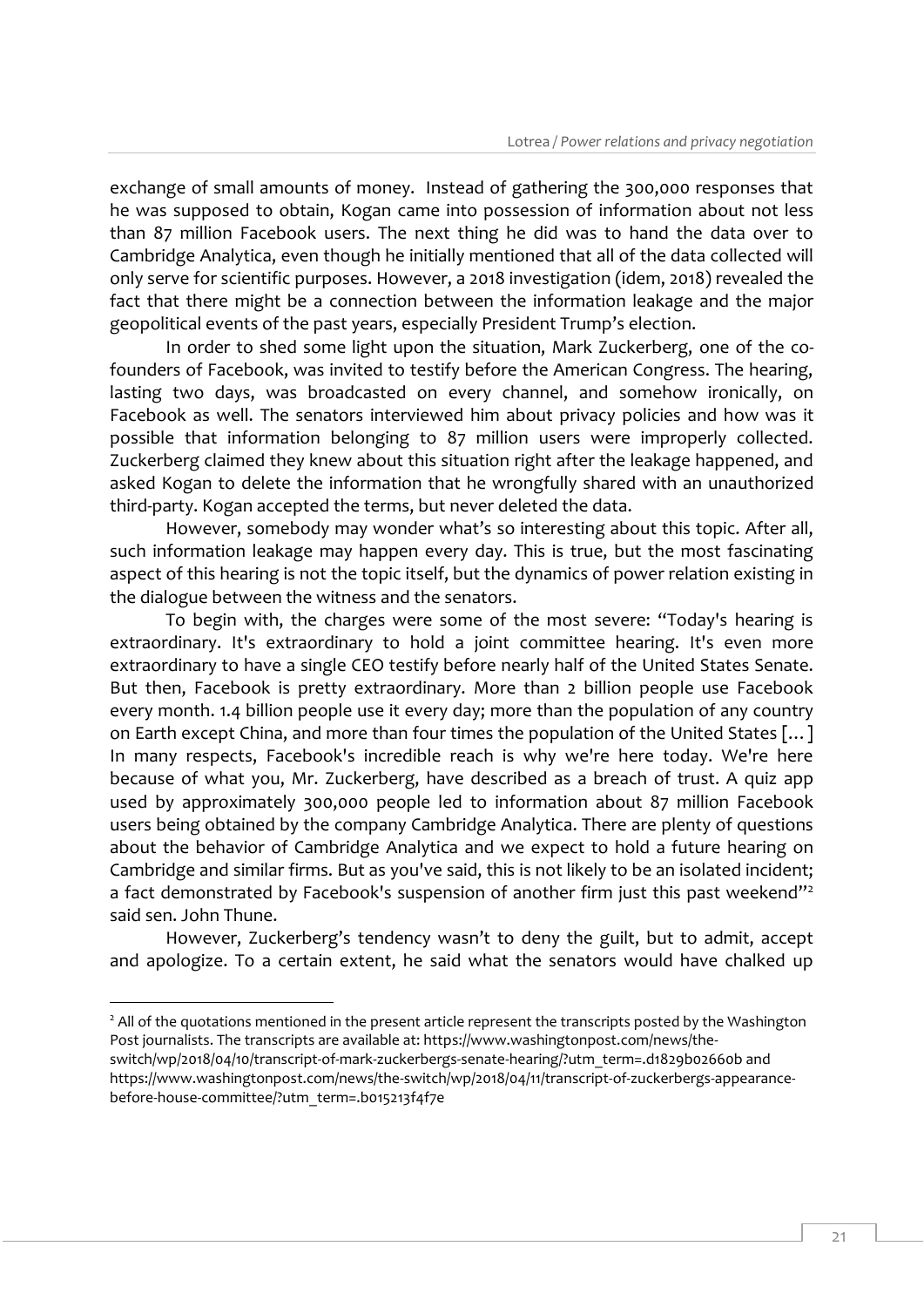against him: "We didn't take a broad enough view of our responsibility, and that was a big mistake. And it was my mistake. And I'm sorry. I started Facebook, I run it, and I'm responsible for what happens here." As a result, senators' questions begin to address other areas of the internet use, rather than privacy policies or future prevention of information leakage. This aspect stirred up a wave of amusement on social media.

All of a sudden, Zuckerberg, from "that bad guy who sold the data or didn't care enough about his customers' private data"<sup>3</sup> started to become a very competent individual having to face bizarre questions. The dynamics of power negotiation were subtle, fast and on a unexpected changing pattern. The climax was apparently reached by two senators who didn't seem to have enough knowledge about how the virtual world functions, although it's their responsibility to regulate technology: "sen. Hatch: Well, if so, how do you sustain a business model in which users don't pay for your service?" Zuckerberg humbly (whilst clearly anticipating the reactions provoked by such a question) replied: "Senator, we run ads", refraining himself from smiling, while his staff smirked, and the rest of the senators were trying, although embarrassed to a certain extent, to maintain a straight face.

Moreover, when everybody else was trying to get as much details as possible about the data obtained by Cambridge Analytica, a senator complained about the fact that Facebook employees are not that diverse when it comes to skin color distribution: "And I know you've — have a number of diversity initiatives. In 2017, you've increased your black representation from 2 percent to 3 percent. While this is a small increase, it's better than none. And this does not nearly meet the definition of building a racially diverse community" said sen. Butterfield.

Other senators seemed more to be asking for advice or to declare their admiration for Facebook: "Yesterday when we talked, I gave the relatively harmless example that I'm communicating with my friends on Facebook and indicate that I love a certain kind of chocolate. And all of a sudden, I start receiving advertisements for chocolate. What if I don't want to receive those commercial advertisements?" asked sen. Nelson, while sen. Tillis revealed his secrets for a harmonious Facebook experience: "I've got 4,900 friends on my Facebook page. I delete the haters and save room for family members and true friends on my personal page, as I'm sure everybody does".

Of course, not all the questions followed this pattern, but those who did were subjected to criticism and amusement on social media, especially as comments and memes (Boredpanda Contributors, 2018), some of them being discriminatory towards elderly individuals. For example, with approximately 30,000 appreciations, a Twitter user, Robby Soaves stated: "Mark Zuckerberg is now living out every young person's worst nightmare: trying to explain how tech stuff works to the nation's elderly". Bob Vulfov, another Twitter user posted: "Zuckerberg: im ready to answer any questions u might have about facebook/ 84-YEAR-OLD-SENATOR: excellent. Mr Zuckerberg my Farmville farm needs more pigs but I cannot figure out where to purchase them". The memes and

-

<sup>&</sup>lt;sup>3</sup> This phrase does not represent someone's quotation, but a description observed by the author to have been elaborated by multiple users/ collective author on social media, right after the scandal erupted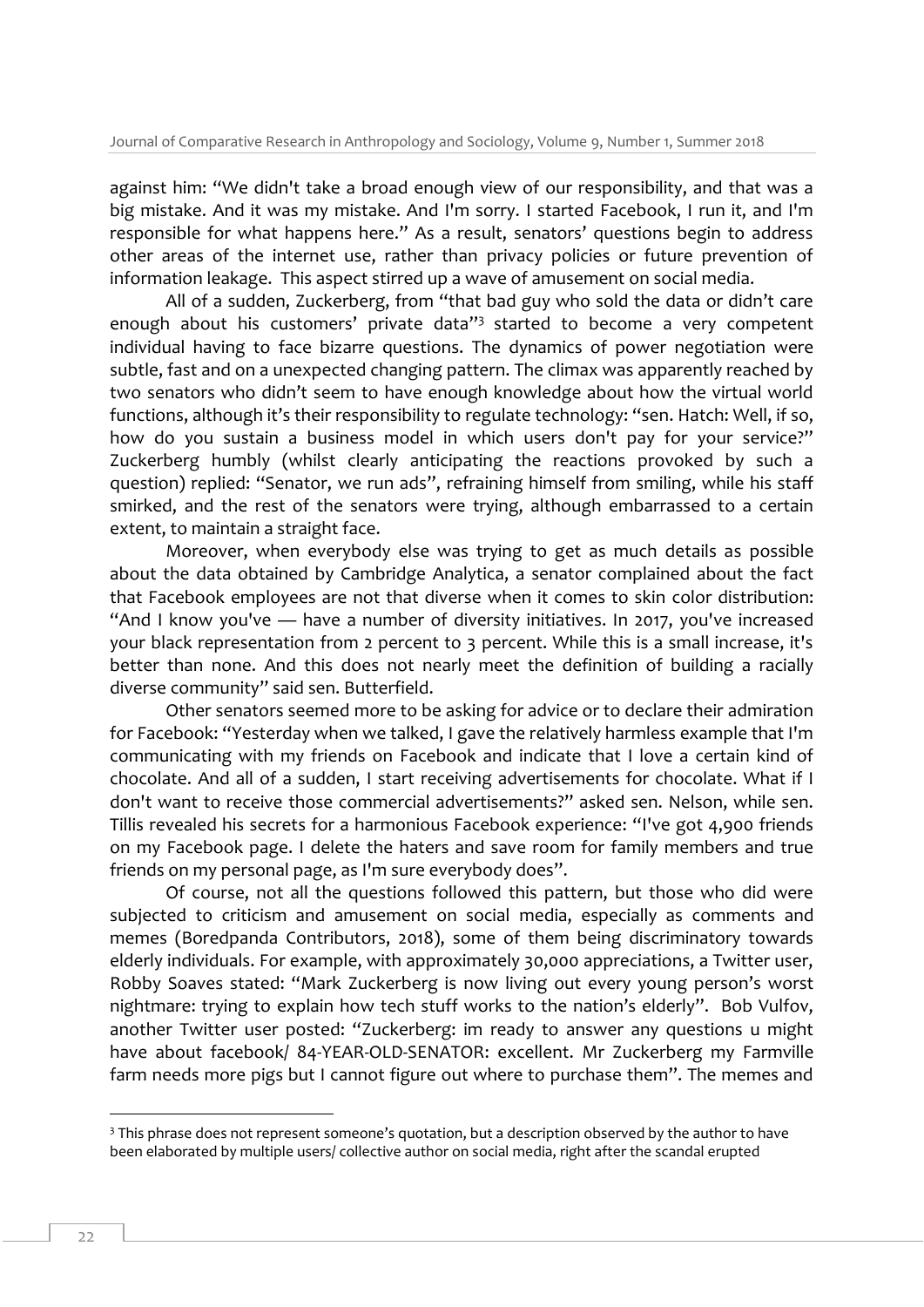comments addressed other topics, such as Zuckerberg's expressions or looks: "I appreciate that zuck has eight gazillion dollars and still looks like he got his hair cut by his mom" (said Twitter user, Brandy Jensen).

To conclude, besides the topic itself, the hearing was interesting from a sociological point of view as well: not only the guilty individual redeemed to a certain extent his reputation without doing anything else but providing answers to senators' questions, but the power seemed to be migrating from the senators- who represented the state, the law and the authority- to the witness. Despite the fact that these hearings were meant to shed some light upon the situation created, more questions emerged. As sociologists, we cannot refrain from wondering whether this meeting would have been scheduled had the number of users affected would have been significantly smaller. Moreover, it is obvious that using a service or a product never comes for free. However, Facebook is a free platform, hence there are ways to compensate this aspect. On the other hand, telecommunication companies (and they don't provide free services) used to sell data about their customers, internet providers are allowed to sell the browsing history of their users, and the national regulations are yet to prohibit that behavior.

#### R E F E R E N C E S

- Anon, (n.d.). *30+ Hilarious Ways The Internet Trolled Mark Zuckerberg Testifying Before Congress*. [online] Available at: https://www.boredpanda.com/funny-markzuckerberg-congress-hearing-memes/.
- Anon, (n.d.). *Transcript of Mark Zuckerberg's Senate hearing*. [online] Available at: https://www.washingtonpost.com/news/the-switch/wp/2018/04/10/transcript-ofmark-zuckerbergs-senate-hearing/?utm\_term=.d1829b02660b.
- Anon, (n.d.). *Transcript of Zuckerberg's appearance before House committee*. [online] Available at: https://www.washingtonpost.com/news/theswitch/wp/2018/04/11/transcript-of-zuckerbergs-appearance-before-housecommittee/?utm\_term=.b015213f4f7e.
- Castells, M. (2009). *Communication Power*. [online] Available at: http://socium.ge/downloads/komunikaciisteoria/eng/comunication%20power%20cast ells.pdf [Accessed 2 Jun. 2018].
- Dreher, J. (2015). The Social Construction of Power: Reflections Beyond Berger/Luckmann and Bourdieu. *Cultural Sociology*, 10(1), pp. 53-68.
- Goldstein, N. and Hays, N. (2011). Illusory Power Transference. *Administrative Science Quarterly*, 56(4), pp. 593-621.
- Grindstaff, L. (2011). Communication Power, by Castells Manuel. New York, NY: Oxford University Press, 2009. pp. 571. ISBN: 9780199567041. *Contemporary Sociology: A Journal of Reviews*, 40(6), pp. 698-700.
- Internet World Stats. (2018). Usage and Population Statistics. [online] Contributors. Available at: https://www.internetworldstats.com/stats.htm [Accessed 13 Apr. 2018].